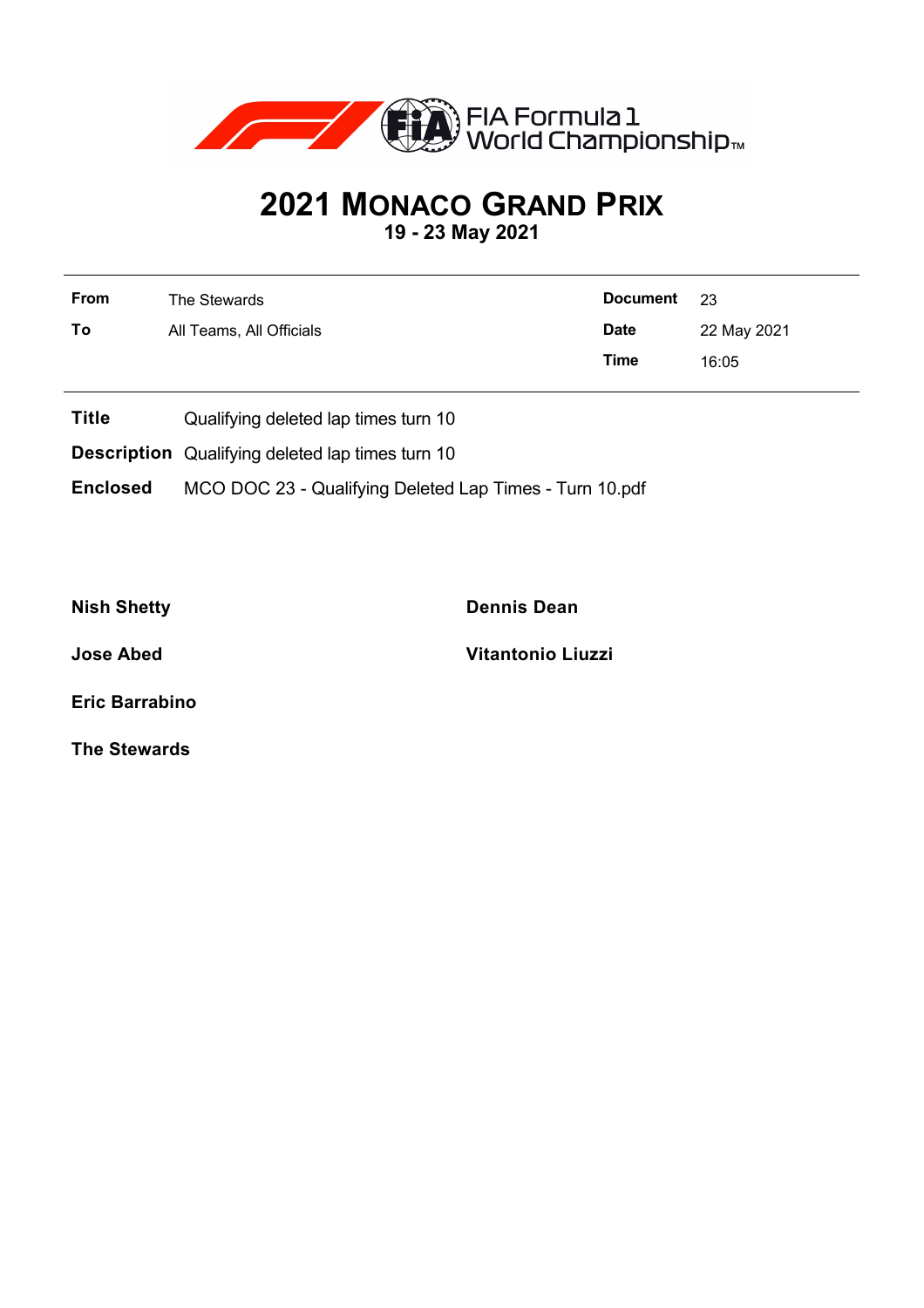

## **2021 MONACO GRAND PRIX**

**19 – 23 May 2021** 

| From | The Stewards             | <b>Document</b>     | -23                  |
|------|--------------------------|---------------------|----------------------|
| To   | All Officials, All Teams | <b>Date</b><br>Time | 22 May 2021<br>16:05 |

The Stewards, having received reports from the Race Director, have considered the following matters and determine the following:

**Session** Qualifying

**Fact** The cars below did not use the track at turn 10.

| <b>Decision</b> | Car | <b>Driver</b>           | <b>Competitor</b>                      | <b>Offence</b><br>time | <b>Lap Time</b> |
|-----------------|-----|-------------------------|----------------------------------------|------------------------|-----------------|
|                 | 44  | Lewis Hamilton          | Mercedes-AMG Petronas F1 Team          | 15:14:02               | 1:25.284        |
| $\overline{2}$  | 63  | George Russell          | <b>Williams Racing</b>                 | 15:17:31               | 1:17.078        |
| 3               | 55  | <b>Carlos Sainz</b>     | <b>Scuderia Ferrari Mission Winnow</b> | 15:27:31               | 1:21.978        |
| $\overline{4}$  | 7   | Kimi Raikkonen          | Alfa Romeo Racing ORLEN                | 15:29:03               | 1:33.014        |
| 5               | 55  | <b>Carlos Sainz</b>     | <b>Scuderia Ferrari Mission Winnow</b> | 15:30:16               | 1:39.777        |
| 6               | 44  | Lewis Hamilton          | Mercedes-AMG Petronas F1 Team          | 15:37:17               | 1:16.375        |
| 7               | 55  | <b>Carlos Sainz</b>     | <b>Scuderia Ferrari Mission Winnow</b> | 15:38:05               | 1:27.087        |
| 8               | 5   | <b>Sebastian Vettel</b> | Aston Martin Cognizant F1 Team         | 15:49:58               | 1:22.200        |

**Offence** Breach of Appendix L, Ch IV, Article 2c and 12.2.1 (i) of the FIA International Sporting Code, failure to follow the Race Director's Event Notes 23.

**Decision** Deletion of the lap time shown in accordance with Article 12.4.1.e of the FIA International Sporting Code and Article 31.4 of the FIA Formula One Sporting Regulations.

**Reason** The Stewards reviewed video and received timing information from the Race Director. The cars left the track. The penalty was applied in accordance with point 23 of the Race Director's Event Notes (reference Article 12.2.1.i) and Article 12.4.1.e of the FIA International Sporting Code.

> Competitors are reminded that they have the right to appeal certain decisions of the Stewards, in accordance with Article 15 of the FIA International Sporting Code and Article 10.1.1 of the FIA Judicial and Disciplinary Rules, within the applicable time limits.